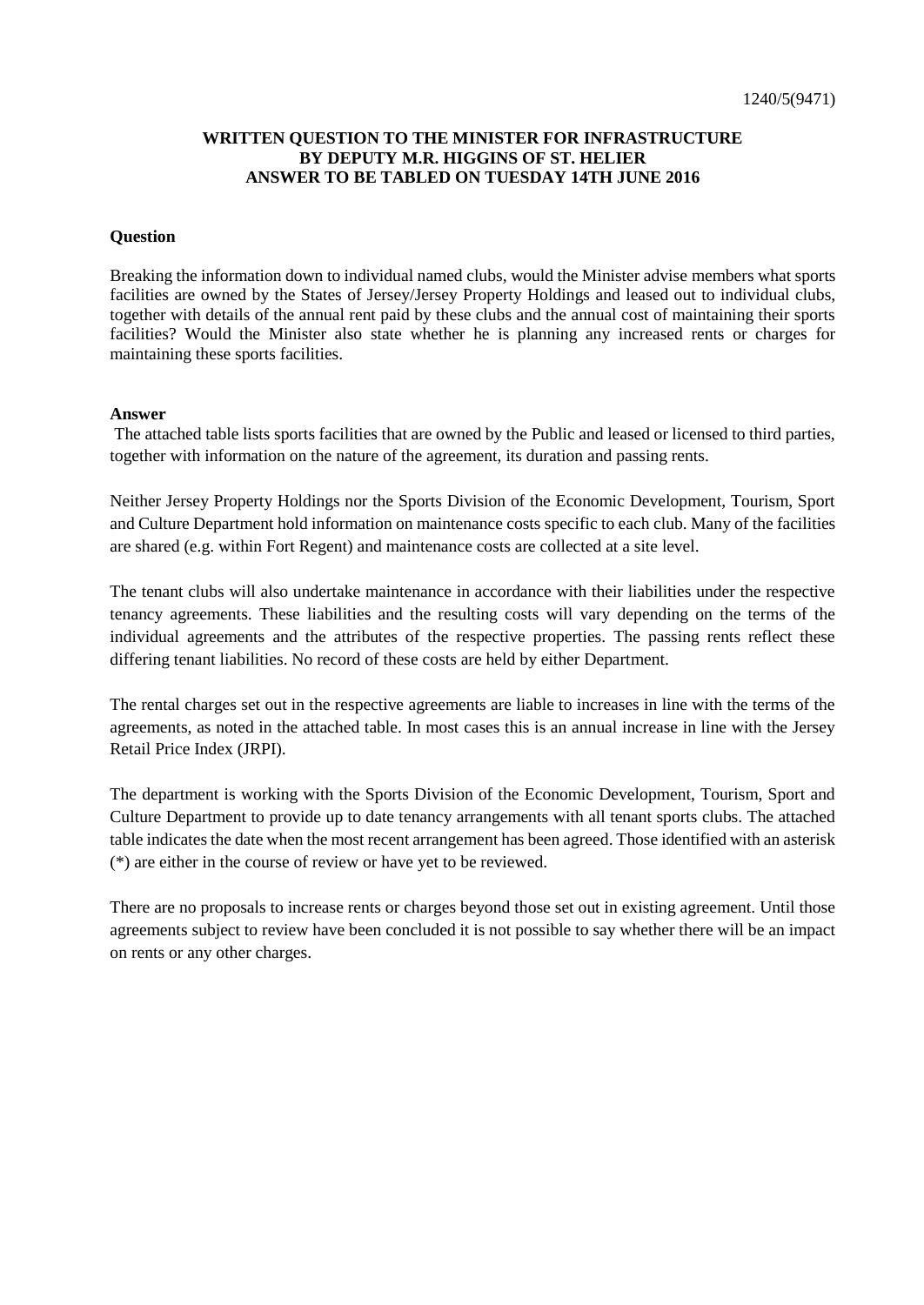## **Sports facilities owned by the Public and leased or licenced to third parties**

| <b>Lettable Unit Name</b>                      | <b>Site Name</b>                                  | <b>Parish</b>     | <b>Description of Agreement</b>                                           | <b>Start Date</b> | Annual<br>Rent | <b>Review</b><br><b>Type</b> | <b>Next</b><br><b>Review</b><br><b>Date</b> | <b>Review</b><br><b>Frequency</b> | <b>Agreements</b><br><b>Under</b><br>Review (*) |
|------------------------------------------------|---------------------------------------------------|-------------------|---------------------------------------------------------------------------|-------------------|----------------|------------------------------|---------------------------------------------|-----------------------------------|-------------------------------------------------|
| Les Creux Bowls Facility                       | Les Creux Recreational<br>Land                    | St Brelade        | 2015 9 Year Lease to Les Creux<br><b>Bowls Club</b>                       | 01/01/2015        | £3,103.13      | <b>JRPI</b>                  | 01/01/2017                                  | Annually                          |                                                 |
| Beaumont Tower and Yard                        | <b>Beaumont Tower and</b><br>Pumping Station (12) | St Peter          | 2001 Rolling Licence to The<br>Royal Channel Islands Yacht<br>Club        | 01/01/2001        | £552.83        | <b>JRPI</b>                  | 01/01/2017                                  | Annually                          |                                                 |
| Former Bonapartes Nightclub<br>N <sub>55</sub> | Fort Regent                                       | St Helier         | 2000 Bare Licence to Jersey<br>Karate Club                                | 01/01/2000        | £4.143.30      | <b>JRPI</b>                  | 01/01/2017                                  | Annually                          |                                                 |
| Jersey Kenpo Karate<br>Association N50-N54     | Fort Regent                                       | St Helier         | 2002 Rolling Licence to Jersey<br>Kenpo Karate                            | 01/07/2002        | £7,787.08      | <b>JRPI</b>                  | 01/07/2017                                  | Annually                          |                                                 |
| Jersey Freestyle Karate N68 &<br>N69           | Fort Regent                                       | St Helier         | 2003 Rolling Licence to Jersey<br>Freestyle Karate                        | 01/01/2003        | £7,027.05      | <b>JRPI</b>                  | 01/01/2017                                  | Annually                          |                                                 |
| Phoenix Jersey (Mushin<br>Wado) S35            | Fort Regent                                       | St Helier         | 2008 Bare Licence to Mushin<br>Wado Shinpo Society                        | 01/01/2008        | £6,090.29      | <b>JRPI</b>                  | 01/01/2017                                  | Annually                          |                                                 |
| Aiki-Budo Room N70                             | Fort Regent                                       | St Helier         | 2003 Rolling Licence to Aiki-<br><b>Budo</b>                              | 01/01/2003        | £4,554.52      | <b>JRPI</b>                  | 01/01/2017                                  | Annually                          |                                                 |
| Tigers Office N33                              | Fort Regent                                       | St Helier         | 2008 Bare Licence to Tigers<br>Swimming Club                              | 01/01/2008        | £1,215.13      | <b>JRPI</b>                  | 01/01/2017                                  | Annually                          |                                                 |
| JSC Office N39                                 | Fort Regent                                       | St Helier         | 2004 Rolling Licence to Jersey<br>Swimming Club                           | 01/01/2004        | £1,407.39      | <b>JRPI</b>                  | 01/01/2017                                  | Annually                          |                                                 |
| Bowls Clubroom S24                             | Fort Regent                                       | St Helier         | 2005 Rolling Licence to Regent<br>Senior Bowls Club                       | 01/01/2005        | £854.72        | <b>JRPI</b>                  | 01/01/2017                                  | 3 Yearly                          |                                                 |
| Room S25                                       | Fort Regent                                       | St Helier         | 2013 Rolling Licence to Regent<br>Gym Club                                | 01/05/2013        | £5,566.86      | <b>JRPI</b>                  | 01/05/2017                                  | Annually                          |                                                 |
| Queens Hall Balcony (East)                     | Fort Regent                                       | St Helier         | 2016 Rolling Licence to Boxin<br><b>Business</b>                          | 01/01/2016        | £14,887.75     | <b>JRPI</b>                  | 01/01/2017                                  | Annually                          |                                                 |
| Queens Hall Balcony (North)                    | Fort Regent                                       | St Helier         | 2016 Rolling Licence to Regent<br>Gym Club                                | 01/01/2016        | £10,518.75     | <b>JRPI</b>                  | 01/01/2017                                  | Annually                          |                                                 |
| Room N9                                        | Fort Regent                                       | St Helier         | 2012 Rolling Licence to<br>Maximum Fitness                                | 01/02/2012        | £1,652.54      | <b>JRPI</b>                  | 01/02/2017                                  | Annually                          |                                                 |
| Scrubland within Road Loop                     | C100 La Route du Nord &<br>Road Loop              | St John           | 2016 9 Year Lease to Jersey<br>Kart and Motor Club<br>(Guarantee) Limited | 25/03/2016        | £300.00        | None                         |                                             | One Off Fee                       |                                                 |
| Les Landes Rifle Range                         | Les Landes Headland                               | St Ouen           | 2004 Rolling Licence to Jersey<br>Rifle Association                       | 08/04/2004        | £0.00          | None                         |                                             |                                   |                                                 |
| New Gilson Badminton Hall<br>Groundsite        | New Gilson Badminton Hall<br>Groundsite           | St Helier         | 1995 99 Year Contract Lease to<br>Jersey Badminton Association            | 01/01/1995        | £192.00        | <b>JRPI</b>                  | 01/01/2020                                  | 5 Yearly                          |                                                 |
| Les Landes Racecourse                          | Les Landes Racecourse                             | St Ouen           | 2006 99 Year Contract Lease to<br>Jersey Race Club                        | 08/12/2006        | £3,137.20      | <b>JRPI</b>                  | 07/12/2018                                  | 3 Yearly                          |                                                 |
| FB Playing Fields Main<br>Pavilion             | FB Playing Fields                                 | <b>St Clement</b> | 2004 Rolling Licence to Jersey<br>Aikido Club                             | 01/09/2014        | £2,595.48      | <b>JRPI</b>                  | 01/09/2016                                  | Annually                          |                                                 |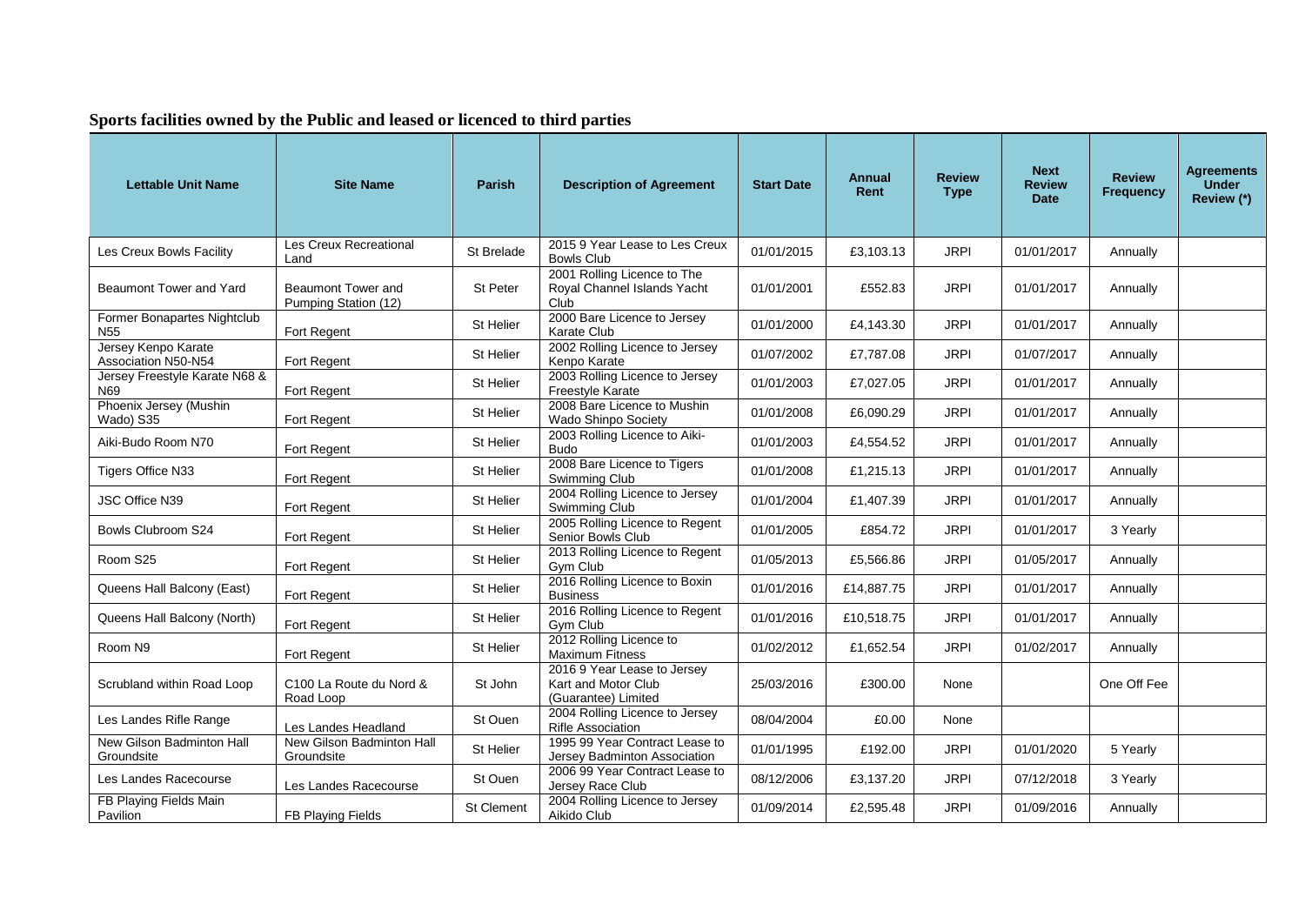| Geoff Reed Table Tennis<br>Centre                 | FB Playing Fields                                   | St Clement        | 1997 Bare Licence to Jersey<br><b>Table Tennis Association</b>         | 01/01/1997 | £3,338.27  | <b>JRPI</b> | 01/01/2017 | Annually | $\ast$ |
|---------------------------------------------------|-----------------------------------------------------|-------------------|------------------------------------------------------------------------|------------|------------|-------------|------------|----------|--------|
| Jersey Spartan Athletic<br>Clubhouse & Store      | FB Playing Fields                                   | <b>St Clement</b> | No Formal Agreement in Place                                           |            | £0.00      | None        |            |          | $\ast$ |
| Les Quennevais Bowls Club<br>Green & Pavilion     | Les Quennevais Sports<br>Facility                   | St Brelade        | 2015 9 Year Lease to St<br><b>Brelade's Bowls Club</b>                 | 01/01/2015 | £12,313.86 | <b>JRPI</b> | 01/01/2017 | Annually |        |
| Les Quennevais Tennis<br>Courts & Pavilion        | Les Quennevais Sports<br>Facility                   | St Brelade        | 1997 Proposed 25 Year<br>Contract Lease to Les Mielles<br>Tennis Club  | 01/05/1997 | £6,693.69  | <b>JRPI</b> | 01/05/2017 | Annually | $\ast$ |
| Les Quennevais Croquet<br>Green                   | Les Quennevais Sports<br>Facility                   | St Brelade        | 1997 9 Year Lease to Jersey<br>Croquet Club                            | 01/04/1997 | £656.00    | No More     |            |          |        |
| Jersey Petanque Club Terrain                      | Les Quennevais Sports<br>Facility                   | St Brelade        | 2015 9 Year Lease to Jersey<br>Petanque Club                           | 01/01/2015 | £1,495.00  | <b>JRPI</b> | 01/01/2017 | Annually |        |
| St Saviours Bowls Club Green<br>& Pavilion        | <b>Grainville Sports Facility</b>                   | St Saviour        | 2015 9 Year Lease to St<br>Saviour's Bowls Club                        | 01/01/2015 | £12,662.60 | <b>JRPI</b> | 01/01/2017 | Annually |        |
| <b>Grainville Tennis Courts &amp;</b><br>Cabin    | <b>Grainville Sports Facility</b>                   | St Saviour        | 2016 9 Year Lease to Grainville<br><b>Tennis Club</b>                  | 01/01/2016 | £2,500.00  | <b>JRPI</b> | 01/01/2017 | Annually |        |
| Parish of St Saviour Petanque<br>Terrain          | <b>Grainville Sports Facility</b>                   | St Saviour        | 2016 Rolling Licence to Parish<br>of St Saviour                        | 15/02/2016 | £0.00      | None        |            |          |        |
| South Hill Gymnasium                              | South Hill Gymnasium                                | St Helier         | 2012 Rolling Licence to Jersey<br>Leonis Amateur Boxing Club           | 01/09/2012 | £1,122.94  | <b>JRPI</b> | 01/09/2016 | Annually | $\ast$ |
| Grainville Indoor Bowling Club                    | Grainville Indoor Bowling<br>Club                   | St Saviour        | 1991 99 Year Contract Lease to<br>Jersey Indoor Bowling<br>Association | 01/04/1991 | £4,623.88  | <b>JRPI</b> | 01/04/2021 | 5 Yearly |        |
| Pistol Range Crabbe                               | Crabbe Ranges &<br>Farmhouse                        | St Mary           | 2016 9 Year Lease to Jersey<br><b>Pistol Club</b>                      | 01/01/2016 | £400.00    | <b>JRPI</b> | 01/01/2017 | Annually |        |
| Clay Pigeon Range Crabbe                          | Crabbe Ranges &<br>Farmhouse                        | St Mary           | 2016 9 Year Lease to Crabbe<br>Clay Pigeon Shooting Club               | 01/01/2016 | £1,500.00  | <b>JRPI</b> | 01/01/2017 | Annually |        |
| Muzzle Loaders Crabbe                             | Crabbe Ranges &<br>Farmhouse                        | St Mary           | 1999 9 Year Lease to Muzzle<br><b>Loaders Association</b>              | 25/12/1999 | £179.76    | No More     |            |          | $\ast$ |
| Smallbore Rifle Range Crabbe                      | Crabbe Ranges &<br>Farmhouse                        | St Mary           | 2016 9 Year Lease to Jersey<br>Outdoor Smallbore Rifle Club            | 01/01/2016 | £500.00    | <b>JRPI</b> | 01/01/2017 | Annually |        |
| Fullbore Rifle Range Crabbe                       | Crabbe Ranges &<br>Farmhouse                        | St Mary           | 1991 17 Year Contract Lease to<br>Jersey Rifle Association             | 25/12/1991 | £297.94    | No More     |            | 3 Yearly | $\ast$ |
| Field My91 Crabbe (Archery)                       | Crabbe Ranges &<br>Farmhouse                        | St Mary           | 1999 9 Year Lease to Jersey<br><b>Archery Society</b>                  | 01/04/1999 | £247.06    | No More     |            |          | $\ast$ |
| Sun Bowls Club Green &<br>Pavilion                | Sun Bowls Club Green &<br>Pavilion                  | St Helier         | 2015 9 Year Lease to Sun Bowls<br>Club                                 | 01/01/2015 | £1,945.92  | <b>JRPI</b> | 01/01/2017 | Annually |        |
| St Brelade's Playing Fields<br>(Fields B89 & B90) | St Brelade's Playing Fields<br>(Fields B89 and B90) | St Brelade        | 1996 25 Year Contract Lease to<br>St Brelade's Social Club             | 01/07/1996 | £3,500.00  | <b>MV</b>   | 01/07/2017 | 3 Yearly |        |
| St Aubin's Tunnels and Woods                      | St Brelade Smallbor Rifle<br>Club                   | St Brelade        | 2015 9 Year Lease to St<br>Brelade's Smallbore Rifle Club              | 01/01/2015 | £700.00    | Pre-agreed  | 01/01/2017 | Annually |        |
| St Aubin's Tunnels and Woods                      | Jersey Air Rifle Club Tunnel<br>3                   | St Brelade        | 2015 9 Year Lease to Jersey Air<br>Rifle Club                          | 01/01/2015 | £598.00    | Pre-agreed  | 01/01/2017 | Annually |        |
| St Aubin's Tunnels and Woods                      | Bobsleigh Run                                       | St Brelade        | 2014 9 Year Lease to Jersey<br><b>Bobsleigh Club</b>                   | 01/12/2014 | £1,100.00  | <b>JRPI</b> | 01/12/2017 | 3 Yearly |        |
| St Aubin's Tunnels and Woods                      | Jersey Air Rifle Club Tunnel<br>6                   | St Brelade        | 2016 9 Year Lease to Jersey Air<br><b>Rifle Club</b>                   | 11/04/2016 | £1,100.00  | <b>JRPI</b> | 11/04/2019 | 3 Yearly |        |